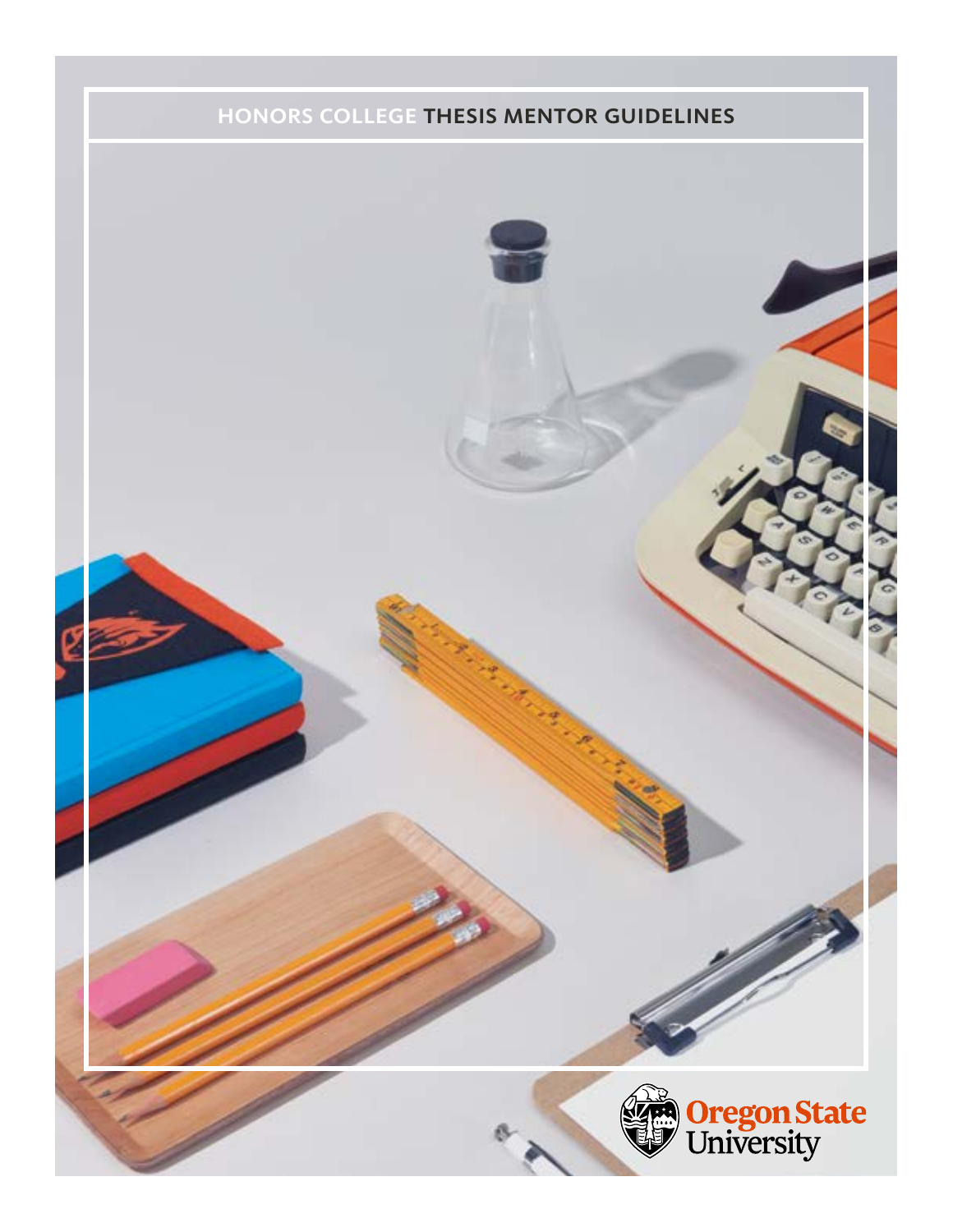# **Thank you**

Thank you very much for your interest in serving as a mentor to an Honors College student's thesis! The thesis mentor is a central figure in the thesis process, and the student-mentor relationship has a significant impact on students' undergraduate experiences and longterm plans. Faculty who have taken on this invaluable role in the past have appreciated the opportunity to work closely with an enthusiastic, dedicated, and talented student, and it is important to us that this be a positive experience for you, as well as for the student. The thesis is one of the main components of the Honors curriculum, and for many students, it is also one of the most rewarding and influential experiences of their undergraduate careers. The mentor-student relationship is one of the most important factors in the success of this process.

The information in this packet is intended to let you know more about the mentor's responsibilities and the thesis process.

If you have any additional questions, please let us know.



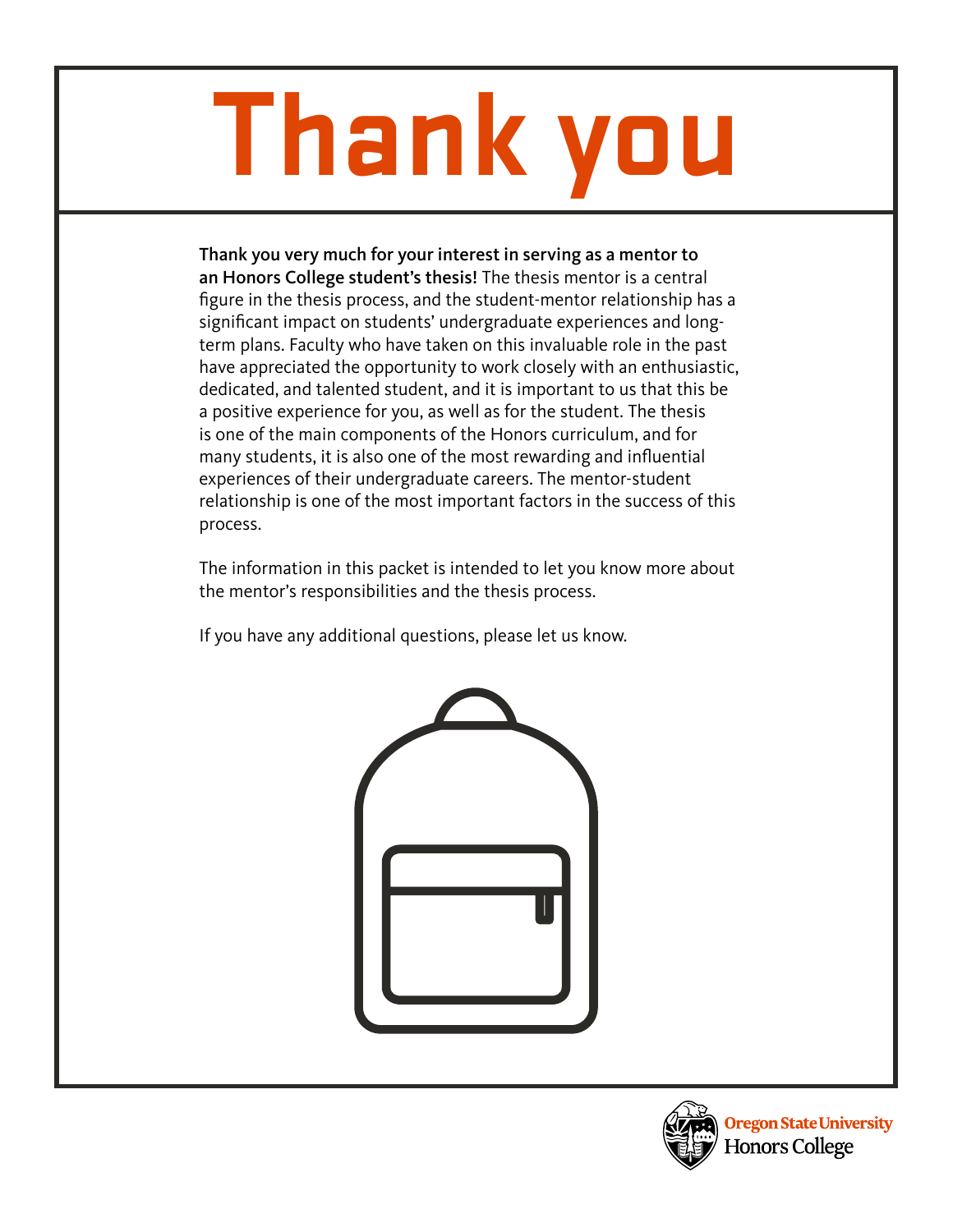## **Mentor Qualifications & Recognition**

All professorial faculty (assistant professors, associate professors, and professors) and senior instructors at OSU are eligible to serve as a faculty mentor. Faculty who teach in or mentor for the HC are listed on the Honors College website under Faculty  $\mathcal Q$  Staff [Lists](https://honors.oregonstate.edu/honors-college-faculty). This is a way of informing the campus and our students of your service and experience in the HC.

People holding other types of positions may also petition to serve as a mentor. Anyone interested in initiating a petition can fill out [this](https://honors.oregonstate.edu/webform/petition-honors-teaching-mentoring )  [form.](https://honors.oregonstate.edu/webform/petition-honors-teaching-mentoring ) The petition process involves a rigorous review of the petitioner's experience and qualifications by Honors faculty in related disciplines as well as confirmation from the petitioner's supervisor that this responsibility would be an appropriate addition to their workload.

For projects involving surveys, interviews, or other human subject research, please be aware that the university's Institutional Review Board (IRB) has specific requirements regarding who can serve as the Principal Investigator (PI). Based on appointment type, Emeritus, Affiliate, and Courtesy Faculty may not be eligible.

Feel free to contact the HC associate dean with questions.



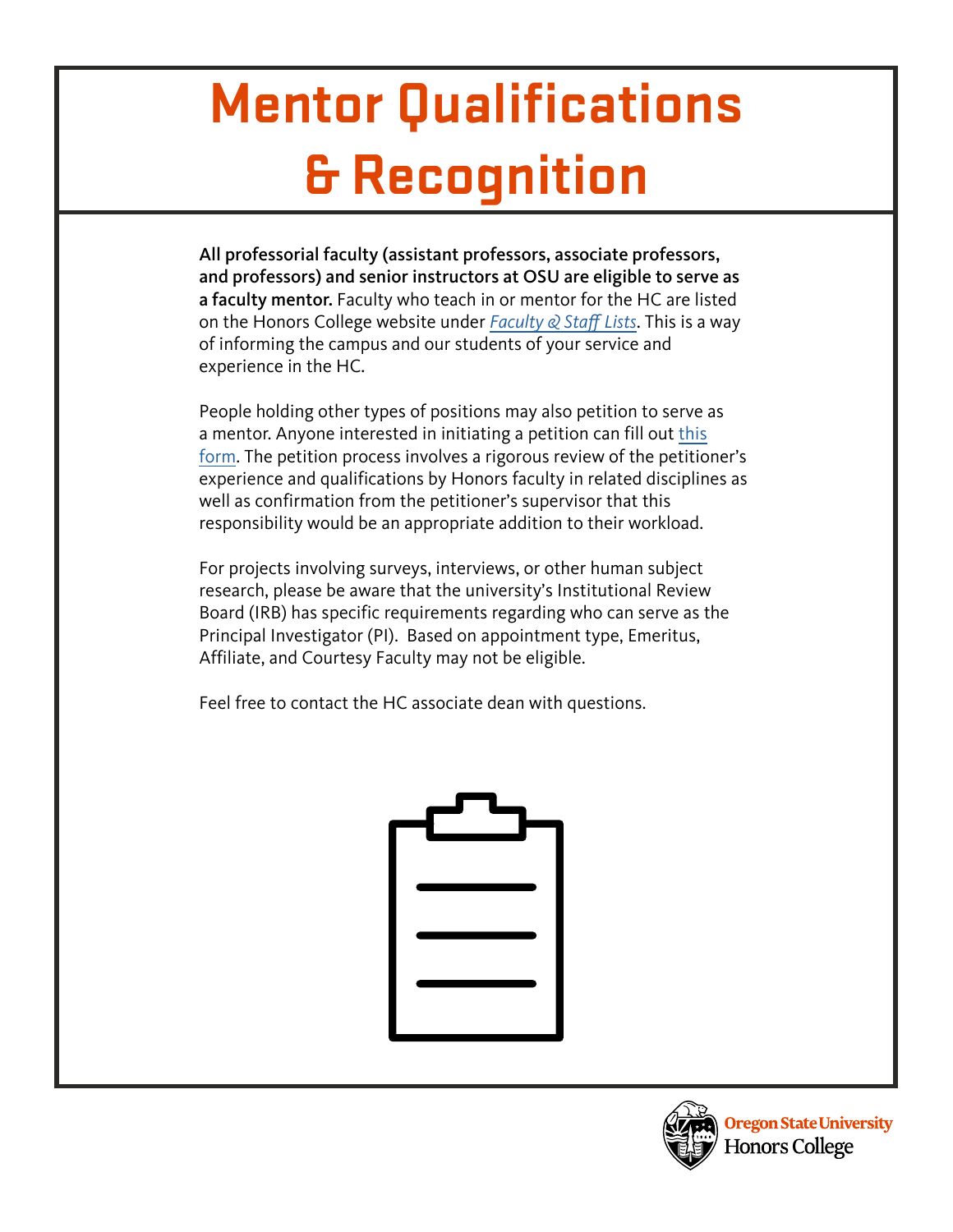# **What is an Honors Thesis?**

### Like virtually every degree-granting honors program in the country,

Oregon State University's Honors College requires all students to complete and defend a thesis in order to receive the Honors Baccalaureate degree. The goal of the thesis is to engage Honors students in a hands-on, participatory learning experience that allows them to see a scholarly project from inception through defense and presentation. The Honors thesis project is much more than an extended term paper: think of it as more ambitious in scope and expectations while still appropriate to an undergraduate's experience, time, and abilities. The thesis can be a traditional research project, a creative work, or a service-oriented exercise with a clear scholarly component. The projects may be within any discipline or interdisciplinary and do not need to be in or connected to the student's major field of study. Combining the HC thesis with another senior project requirement is allowed. Team projects are acceptable, but individual theses are required.

Bound copies of Honors theses are housed in the HC offices, and all theses since 2007 (and some from earlier) are also available electronically through the Valley Library ScholarsArchive (https:// ir.library.oregonstate.edu/collections/47429g339). Students upload a digital copy and complete a release form for open access upon submission of their final thesis.

Capstone projects can inspire considerable anxiety and trepidation in students, but upon completion, many see their projects as high points of their undergraduate experience. Because the undergraduate thesis is not widely required on this campus (HC, International Degree, BioResource Research, Physics, and some Liberal Arts disciplines are exceptions), students may express concern and uncertainty at the outset about the project and their ability to complete it; a major part of the mentor role is helping students realize their own capabilities and learn to manage their concerns in a healthy, productive way.

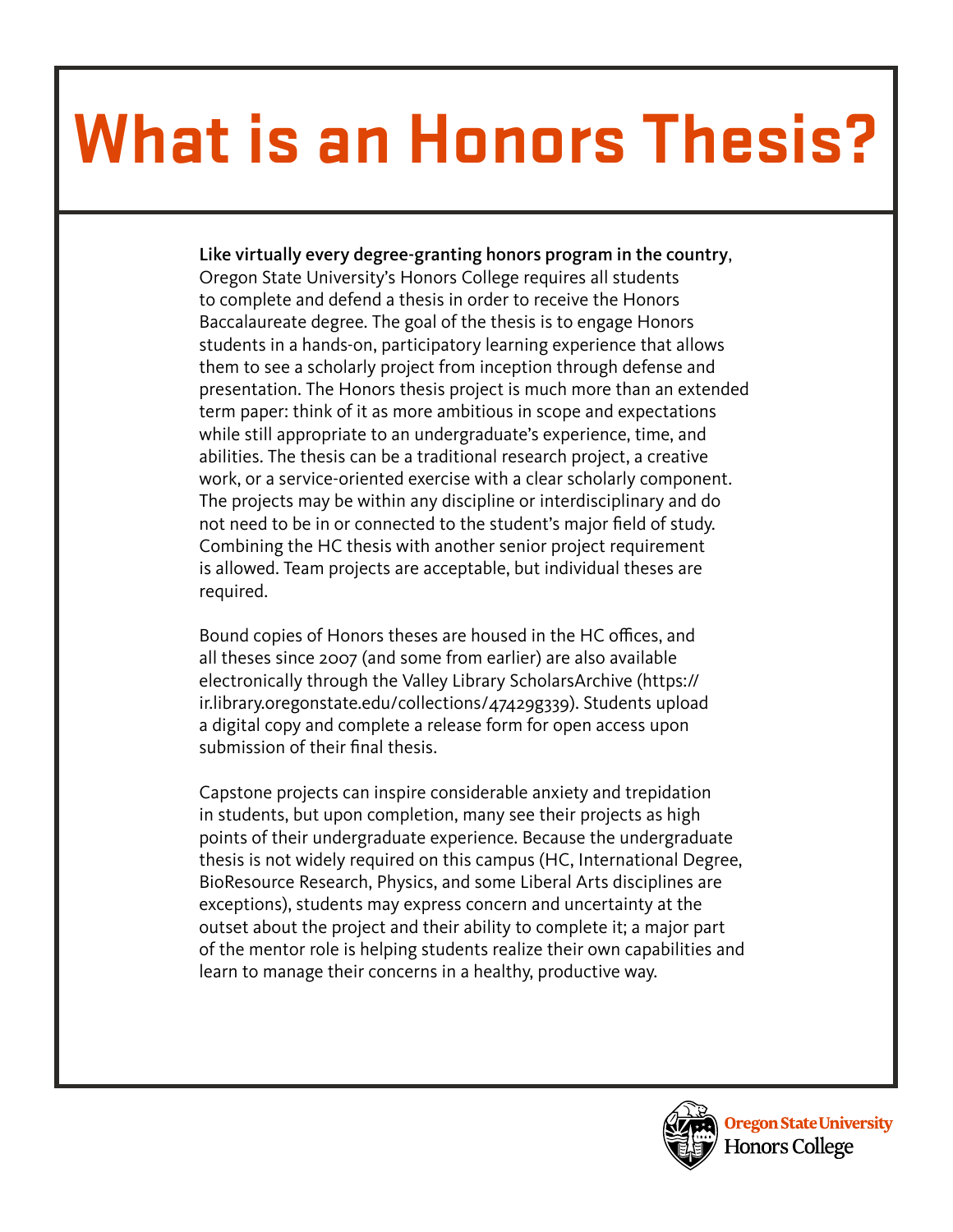### **The Thesis Process: Thesis Success in Stages (TheSIS)**

# *1 Stage*

### **PLAN**

In their first year, students are required to take a one-credit course introducing them to the thesis process and helping them chart a tentative plan for completion.





### explore & build

In this stage, students are asked to look more carefully at what research looks like in various disciplines, explore what research is happening across campus and interview a mentor-eligible OSU faculty member.



### **COMMIT**

This stage requires the student to select a mentor and write a thesis proposal outlining the thesis project.





### compose & complete

The final stage involves completing thesis research, preparing thesis drafts, the defense, the poster, and the submission of an electronic final copy.

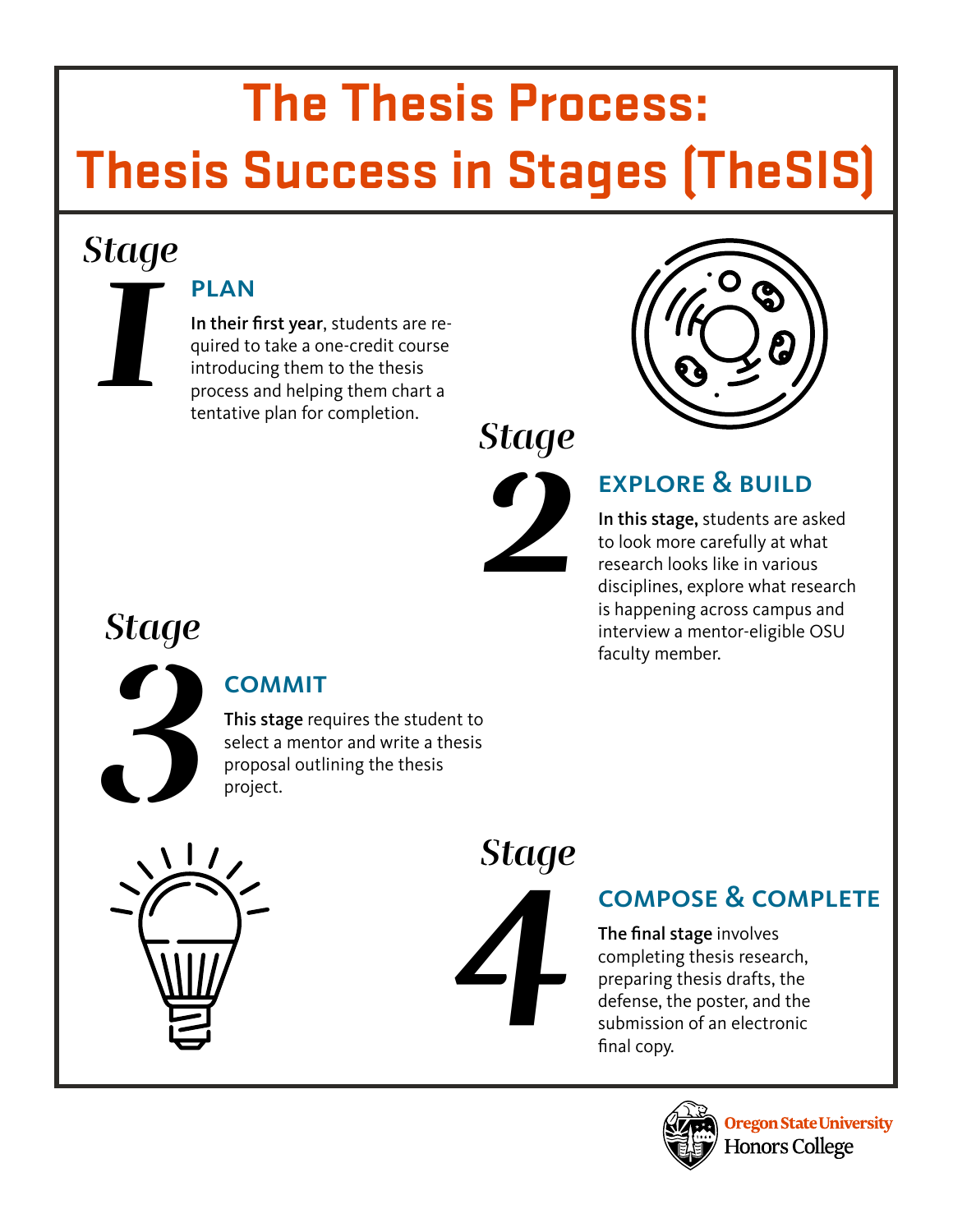# **Thesis Proposal**

The thesis mentor's first official role involves shaping and approving a student's thesis proposal. All students are required to submit an HC Thesis Proposal, Agreement, & Timeline to the HC.

Students are provided with the HC Thesis Proposal, Agreement & Timeline Template to assist with this process. Students upload this document once it is signed and approved by the mentor.

It is helpful to the student if you, as mentor, establish your expectations for regular meetings, progress reports, delivery dates and writing schedules. It is a "local option" whether the other two committee members are involved at this stage. As you might expect, keeping a long-term time frame in mind is a new experience for many students, any assistance you can provide in terms of keeping them on pace will be helpful. Although it is rare, occasionally students put the work off until too late, only to discover their calculations on timing/are seriously in error. Obviously this creates stress. Although HC students have a long "focal length" they are also likely inexperienced with producing a scholarly product that requires a sustained effort. Regular thesis meetings and progress schedules are recommended.

This approved thesis proposal becomes part of the student's file. The specificity should be appropriate for an undergraduate honors thesis project but is not fixed in stone. Deviation from the proposal is allowed; however, keep the following in mind:

>> Minor changes should be approved by the mentor and do not require revision of the documentation on file with the HC. >> Major changes, such as choosing a different topic or mentor, require the student to submit a new Thesis Proposal, Agreement & Timeline to the HC.

Students may not be familiar with the norms of "thesis statements" so your direction and mentoring will be greatly appreciated. The proposal should be no longer than two pages, and be accompanied by an expectation agreement and timeline to ensure that no unexpected delays derail the process.

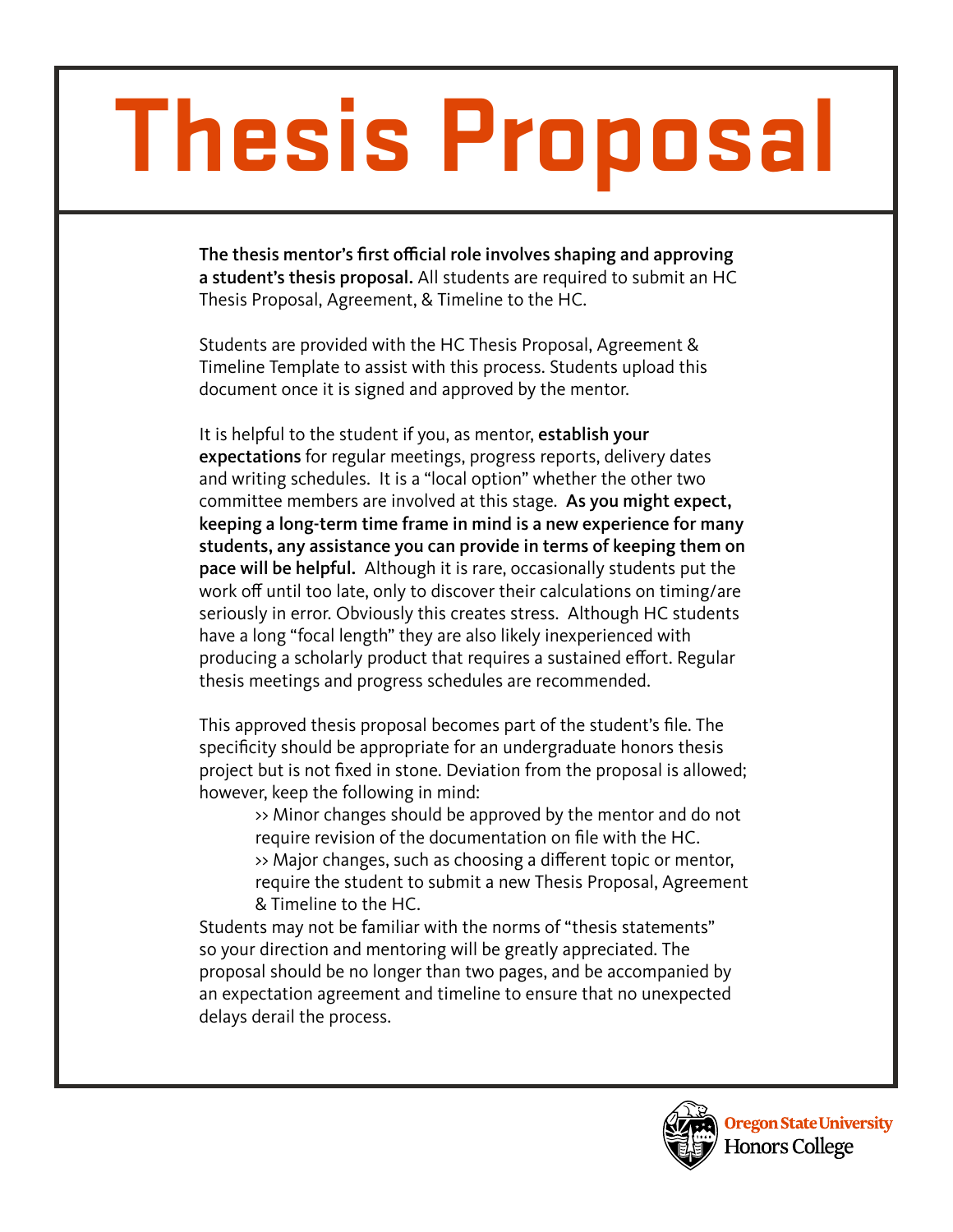# **Thesis Committee**

A three-person committee is required (larger committees are optional); it consists of the thesis mentor and two others. The HC has what we refer to as the "2/3 rule". The thesis mentor and one other committee member must be professorial faculty (associate professor, assistant professor, or professor) or senior instructor; the third member may be anyone the thesis mentor considers an expert (e.g. post doc; research associate, community based experts such as a physician or practitioner of a profession). The thesis mentor has approval responsibility. The HC will not be involved in deciding whether the third committee member meets any set of criteria.

Should the third person be a faculty member at another institution or otherwise be located away from campus, they must still participate in the thesis defense in person or via video/telephone conference connections--whatever mechanism works and does not impose undue expense on the student. The HC has no funds to help facilitate full committee participation.



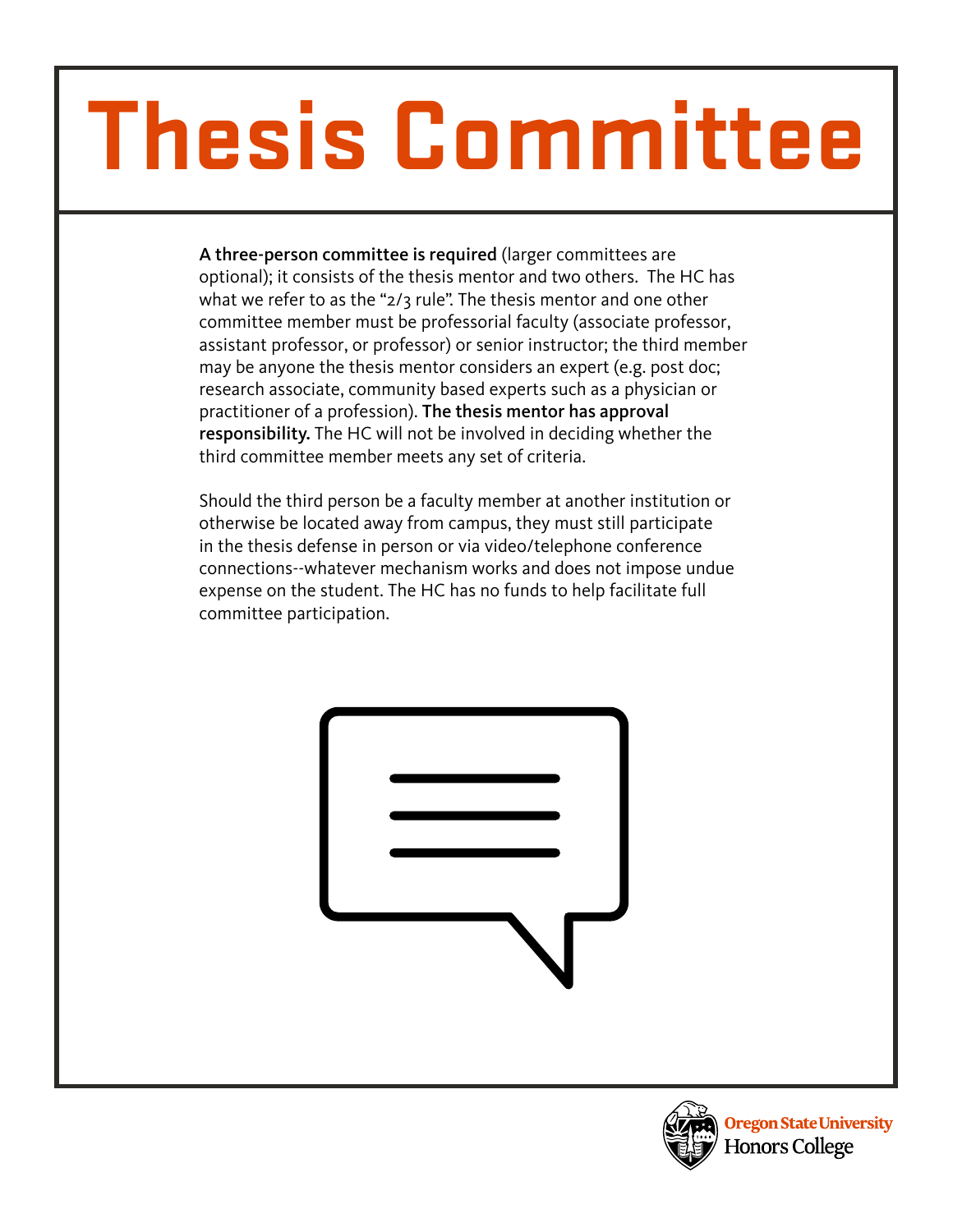# **Thesis Defense & Poster**

Once students have worked with their mentor and committee members to find a two-hour block of time for the defense, they must **notify the HC of their scheduled thesis defense at** [bit.ly/S4Defense.](http://bit.ly/S4Defense) This will prompt the HC to send the appropriate paperwork. Shortly before the defense date the HC Advising Office Coordinator will send the student the HC Thesis Submission Approval Form through DocuSign. Once the student has signed it (online), the form will go to the student's committee and the HC Dean for signature. All signatures must be completed through DocuSign by 5PM on Friday of Week 10 of the term the student is graduating. Students should send the email addresses of any non-OSU affiliated committee members the HC Advising Office Coordinator prior to the defense to avoid delays.

The thesis defense is comparable in form and process to a Masters student defense but the substance is clearly at an undergraduate level. The presentation portion is open to any interested parties. The examination portion should be in "executive session," with only the committee and the student present; the student is excused during committee deliberations. We advise students that the presentation and examination should take approximately one hour.

The thesis defense should be scheduled so as to permit time to make corrections, process the final document and **submit to the Scholars Archive by 5pm on Friday of week 10** of the term they expect to graduate or complete their OSU requirements. Because of interlocking schedules with the Graduation Audits clerk in the Registrar's office, **this is a fixed deadline and must be adhered to**. Students are apprised of that fact in various communications during the final stage of their thesis. Earlier submissions are acceptable, of course.

The HC Thesis Poster Fair is held in late Spring term each year and is open to the public. All students completing their thesis are expected to participate and present their work in the form of a poster presentation. Often the mentor or the committee attends to provide moral support.



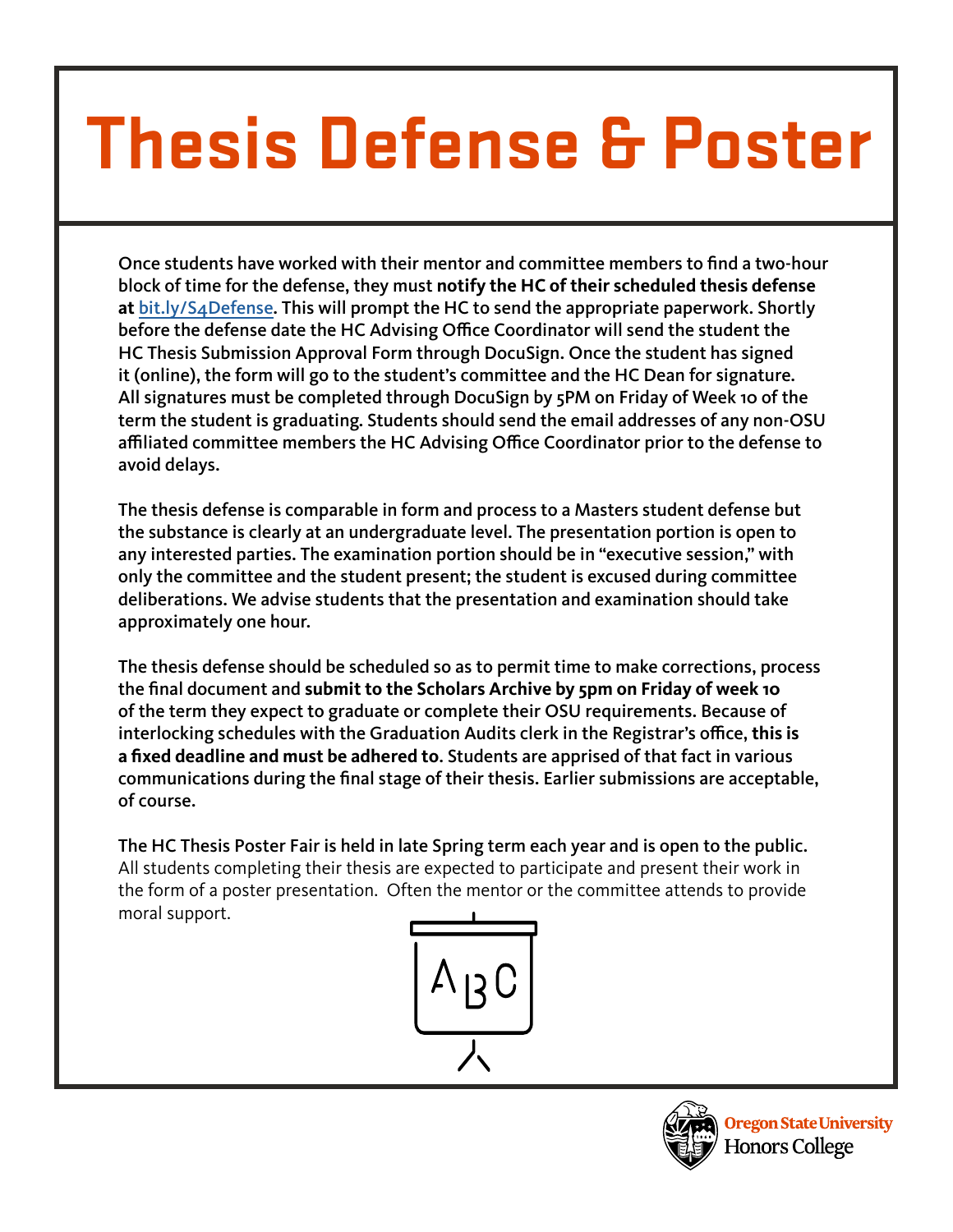# **Thesis Submission**

Once corrections mandated by the committee at the defense are made, the student submits the electronic document (PDF) to the ScholarsArchive and confirms the thesis submission form is complete through DocuSign by the deadline. By signing this form, the members of the committee are noting their acceptance of the student's work.

The nature of the project, standard style guidelines of the discipline, and principles of consistency determine length and format. However, there are specific requirements for formatting the pre-text pages, including the cover page, flyleaves, abstract, copyright page, title page and approval page.